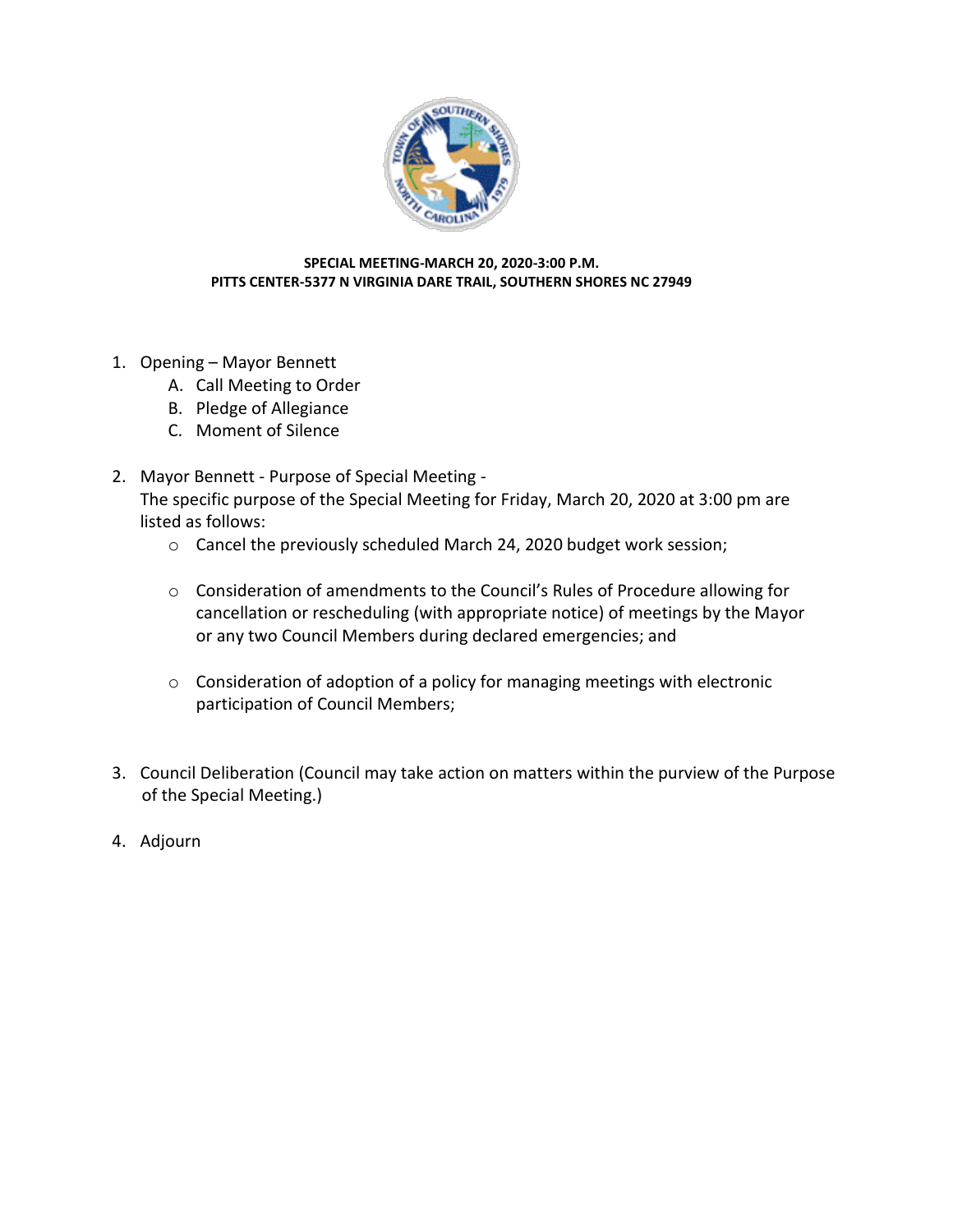## Rule **Recessed & Cancelled Meetings**

(a) Calling Recessed Meetings. When conducting a properly called regular, special, or emergency meeting, the Council may recess the meeting to another date, time, or place by a procedural motion made and adopted, in open session. The motion must state the time (including the date, if the meeting will resume on a different day) and place at which the meeting will reconvene.

(b) Notice of Recessed Meetings. If the Council has a website maintained by one or more city employees, notice of the recessed meeting's date, time, and place must appear on the website prior to the meeting. No further notice of a properly called recessed meeting is required.

(c) Cancelling Meetings due to Declared Emergencies. The Mayor, the Mayor pro tempore or any two members of the Council may cancel or reschedule any regular, special, or emergency meeting during declared emergencies. Notice is to be provided (a) to the Mayor and each Council member; (b) posted on the Council's principal bulletin board, or if none, at the door of the Council's usual meeting room; (c) posted on the Town website; and (d) emailed to each newspaper, radio station, television station, and person who has filed a written request for notice with the Town Clerk.